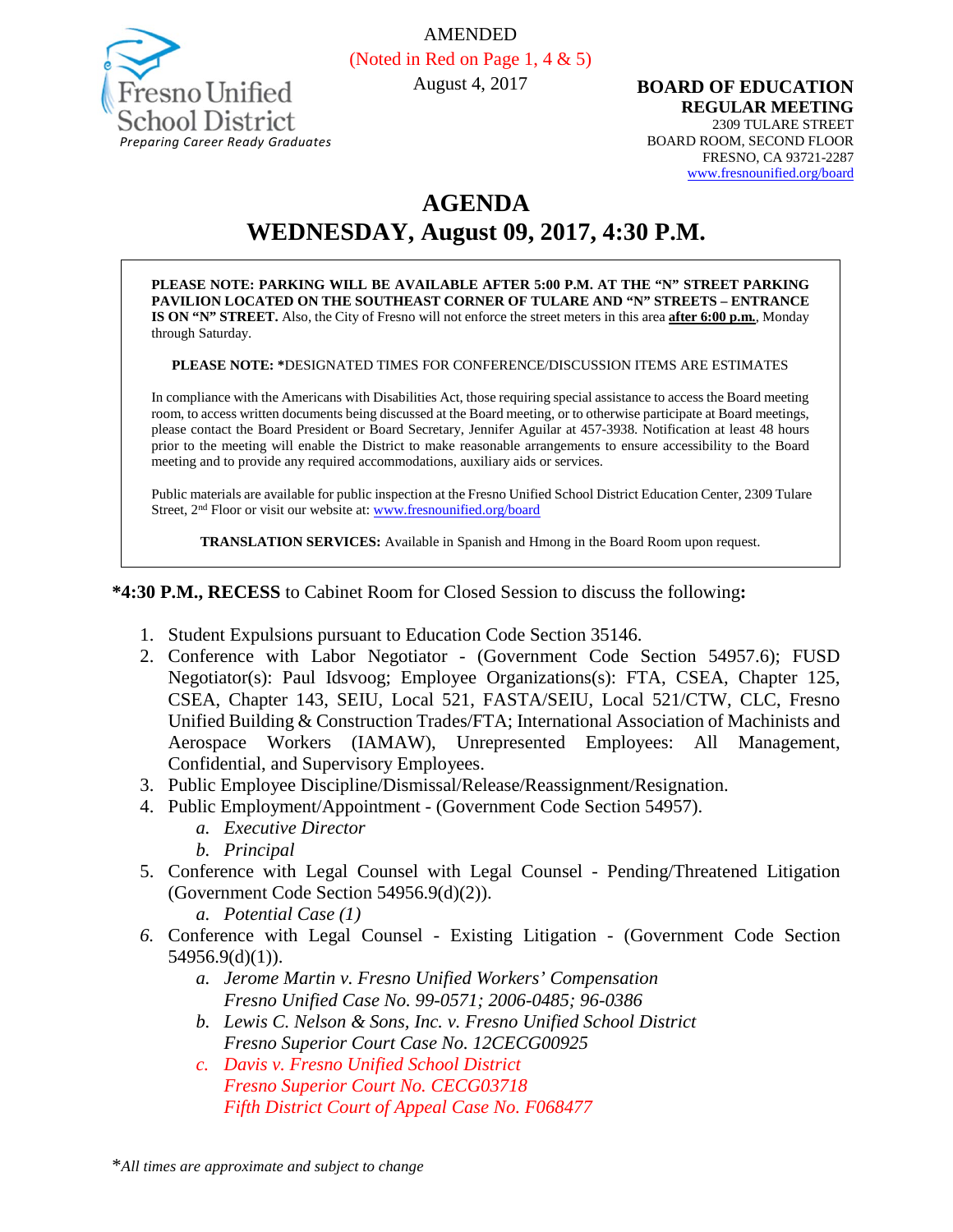# **5:30 P.M., RECONVENE** and report action taken during Closed Session, if any.

# **PLEDGE OF ALLEGIANCE**

A staff member will lead the flag salute.

# **APPROVE Minutes**

Included in the Board binders are the draft minutes for the May 3, 2017 Regular Meeting. The Interim Superintendent recommends approval. Contact person: Robert G. Nelson, telephone 457-3884.

# **HEAR Report from Interim Superintendent**

ALL CONSENT AGENDA items are considered to be routine by the Board of Education and will be enacted by one motion. There will be no separate discussion of items unless a Board member so requests, in which event, the item(s) will be considered following approval of the Consent Agenda.

# **A. CONSENT AGENDA**

# **A-1, APPROVE Personnel List**

Included in the Board binders is the Personnel List, Appendix A, as submitted. The Interim Superintendent recommends approval. Contact person: Paul Idsvoog, telephone 457-3548.

- **A-2, ADOPT Findings of Fact and Recommendations of District Administrative Board** The Board of Education received and considered the Findings of Fact and Recommendations of District Administrative Panels resulting from hearings on expulsion and readmittance cases conducted during the period since the June 14, 2017, Regular Board meeting. The Interim Superintendent recommends adoption. Contact person: Kim Mecum, telephone 457-3569.
- **A-3, ADOPT Resolution 17-01, Requesting Renewal of Exemption from the Definition of School Building for J. E. Young Academic Center and Fulton Special Education** Included in the Board Binders and recommended for adoption is Resolution 17-01, requesting a renewal of the district's exemption from the Education Code definition of "school district building" for J. E. Young Academic Center located at 822 N. Abby St. and Fulton Special Education located at 3058 N. Millbrook Ave. The buildings comply with local building codes and serve fewer than 25 students at one time; however, they were not constructed by the district and therefore not designed to meet Division of State Architect requirements. Resolution 17-01, which requests the exemption through August 2019, indicates the district is electing to use the facilities and indemnifies and holds harmless the State of California. The Interim Superintendent recommends adoption. Fiscal impact: There is no fiscal impact to the district. Contact person: Karin Temple, telephone 457- 3134.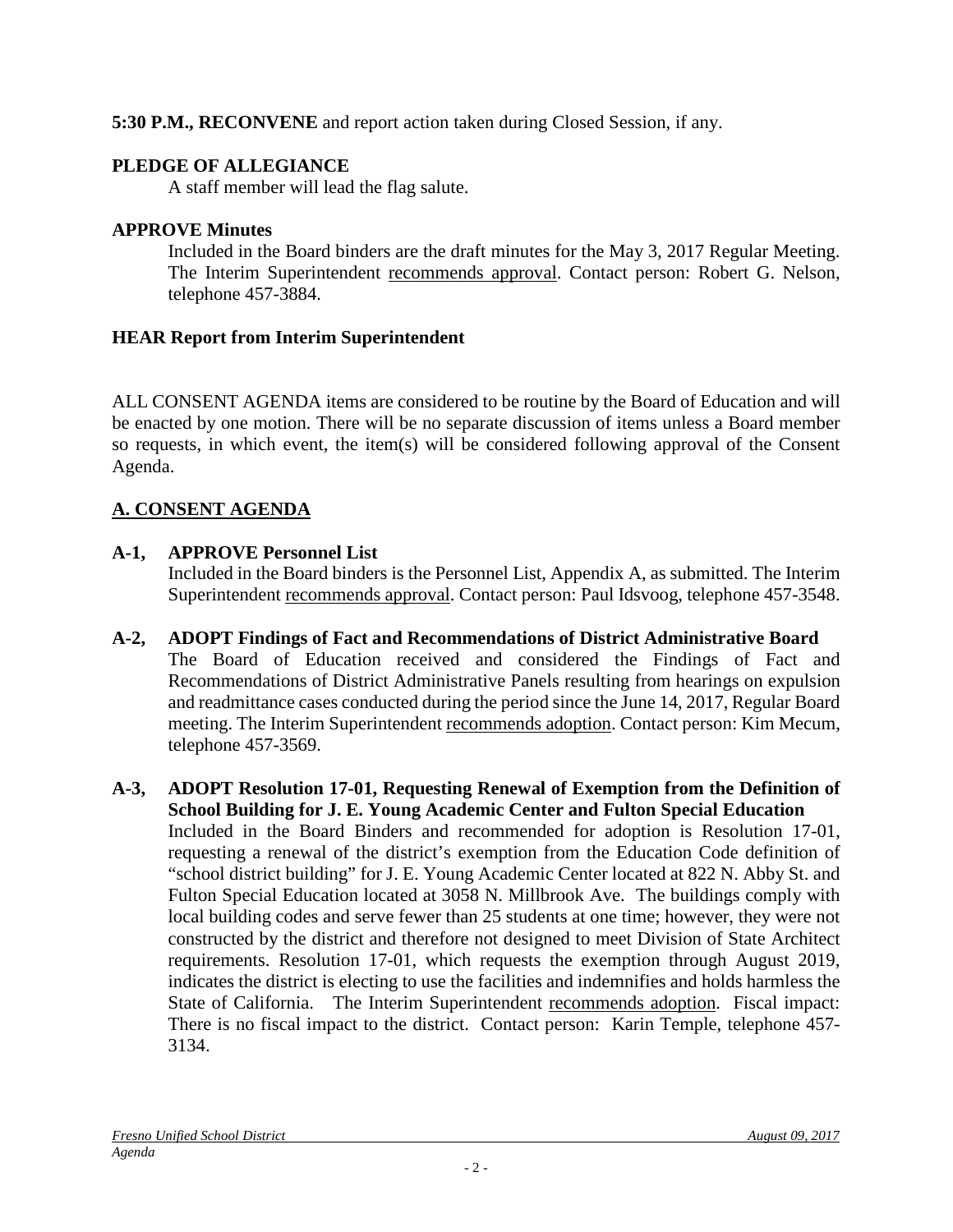## **A-4, ADOPT Resolution Terminating the Joint Powers Agreement and Dissolving the Central California Education Legislation Consortium**

Included in the Board binders is a resolution to terminate the Joint Powers Agreement (JPA) and Dissolve the Central California Education Legislation Consortium (CCELC).

The CCELC was established during Dr. Mehas' tenure as a way for district's to collaborate and partner to advance education outcomes for children in Fresno County. On February 25, 2016, two-thirds of the member school districts of the CCELC approved the termination of the Joint Powers Agreement and the dissolution of the CCELC as a joint powers authority, and authorized the Fresno County Superintendent of Schools or his designee to take certain actions related thereto. The Interim Superintendent recommends adoption. Fiscal impact: Fresno Unified will be reimbursed \$6,914 in JPA residual funds that it is entitled to. Contact person: David Chavez, telephone 457-3566.

#### **A-5, ADOPT Variable Term Waiver for Career Technical Education Credential Holders** Waiver request for Career Technical Education Credential holders for English Learner Authorization until CTE program is completed. The Interim Superintendent recommends adoption. Fiscal impact: There is no fiscal impact to the district. Contact person: Paul Idsvoog, telephone 457-3548

## **A-6, APPROVE Annual Agreements for the 2017/18 School Year**

Included in the Board binders is a matrix detailing agreements to provide services to Fresno Unified School District. These agreements start in August for the school year and include the following categories:

- Leadership Development
- Opportunities to promote arts, activities and athletics
- Targeted Assistance:
	- o Student Achievement Outcomes
	- o Social Emotional Supports

The Interim Superintendent recommends approval. Fiscal impact: Sufficient funds have been budgeted in the 2017/18 budget. These investments will be funded through the appropriate budgets, as detailed in the matrix. Contact person: Ruth F. Quinto, telephone 457-6226.

## **A-7, APPROVE Budget Appropriation for District Art Collaborative Expansion**

As presented at the February 22, 2017 Board meeting, the 2017/18 Proposed Budget includes an additional \$100,000 to support the expansion of the district art collaborative project to include approximately 40 teachers engaged in professional learning, supplies for student projects and gallery space to display students' work at Gallery One at ArtHop events located at the "M" Street Arts Complex. The Interim Superintendent recommends approval. Fiscal impact: The cost for the budget appropriation is \$100,000 annually. Contact person: Ruth F. Quinto, telephone 457-6226.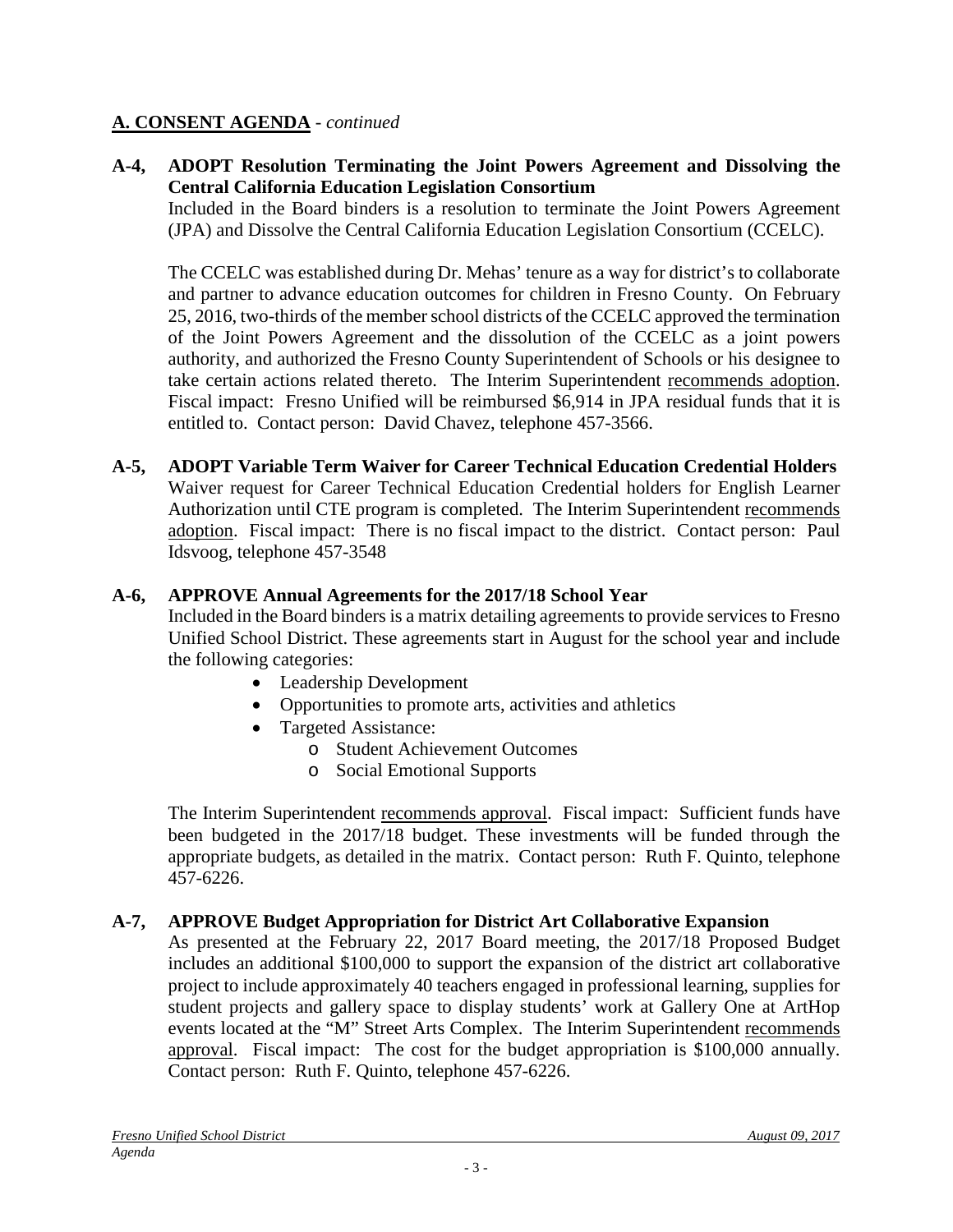# **A-8, APPROVE Agreement with CBIZ Benefits & Insurance Services**

Included in the Board binders is an agreement with CBIZ Benefits and Insurance Services, recommended by the Joint Health Management Board (JHMB), for a feasibility study related to on-site employee clinic services. The Interim Superintendent recommends approval. Fiscal impact: Cost of \$50,000 is available in the Health Internal Service Fund. Contact person: Ruth F. Quinto, telephone 457-6226.

# **A-9, APPROVE Provisional Internship Permits**

Included in the Board binders are Provisional Internship Permit (PIP) recommendations to rehire or hire upon Board approval. The Interim Superintendent recommends approval. Fiscal impact: There is no fiscal impact to the district. Contact person: Paul Idsvoog, telephone 457-3548.

# **A-10, APPROVE Addendum to Agreement with Creative Alternatives**

Included in the Board binders is an addendum to an existing agreement with Creative Alternatives in the amount of \$150,000. The addendum will provide transportation for 30- 35 students as required by Individualized Education Programs. The Interim Superintendent recommends approval. Fiscal impact: Additional funding in the amount of \$150,000 will be included in the first budget revision recommendation. Contact person: Kim Mecum, telephone 457-3731.

# **A-11, APPROVE Article 20 Waivers for Various Schools for the 2017/18 School Year**

Included in the Board binders are letters received from the Fresno Teachers Association approving the requests from eight schools to waive Article 20 of the collective bargaining agreement. The Interim Superintendent recommends approval. Fiscal impact: There is no fiscal impact to the district. Contact person: Kim Mecum, telephone 457-3731.

## **A-12, APPROVE RATIFY Submission of Grant Application to the San Joaquin Valley Air Pollution Control District for the 2017 School Bus Incentive Program**

Approval Ratification is requested for submission and implementation of a grant application to the San Joaquin Valley Air Pollution Control District for the replacement of one old diesel school bus through the 2017 School Bus Incentive Program. Fresno Unified received notification in July that grant funding is currently available to support the purchase of one replacement school bus. The Interim Superintendent recommends approval ratification. Fiscal impact: The grant will fund up to \$165,000, which will offset a portion of the Board-approved \$5 million allocation for replacement buses in the 2017/18 budget. Contact person: Karin Temple, telephone 457-3134.

## **A-13, RATIFY and APPROVE Agreement with Project Management Associates to Upgrade the Electronic Time System with the Personnel/Payroll System**

Included in the Board binders is a Statement of Work between Fresno Unified School District and Project Management Associates to upgrade the district's electronic time system to be compatible with Lawson version 10. The contract period is July 21, 2017 through December 31, 2017, in an amount not to exceed \$24,180.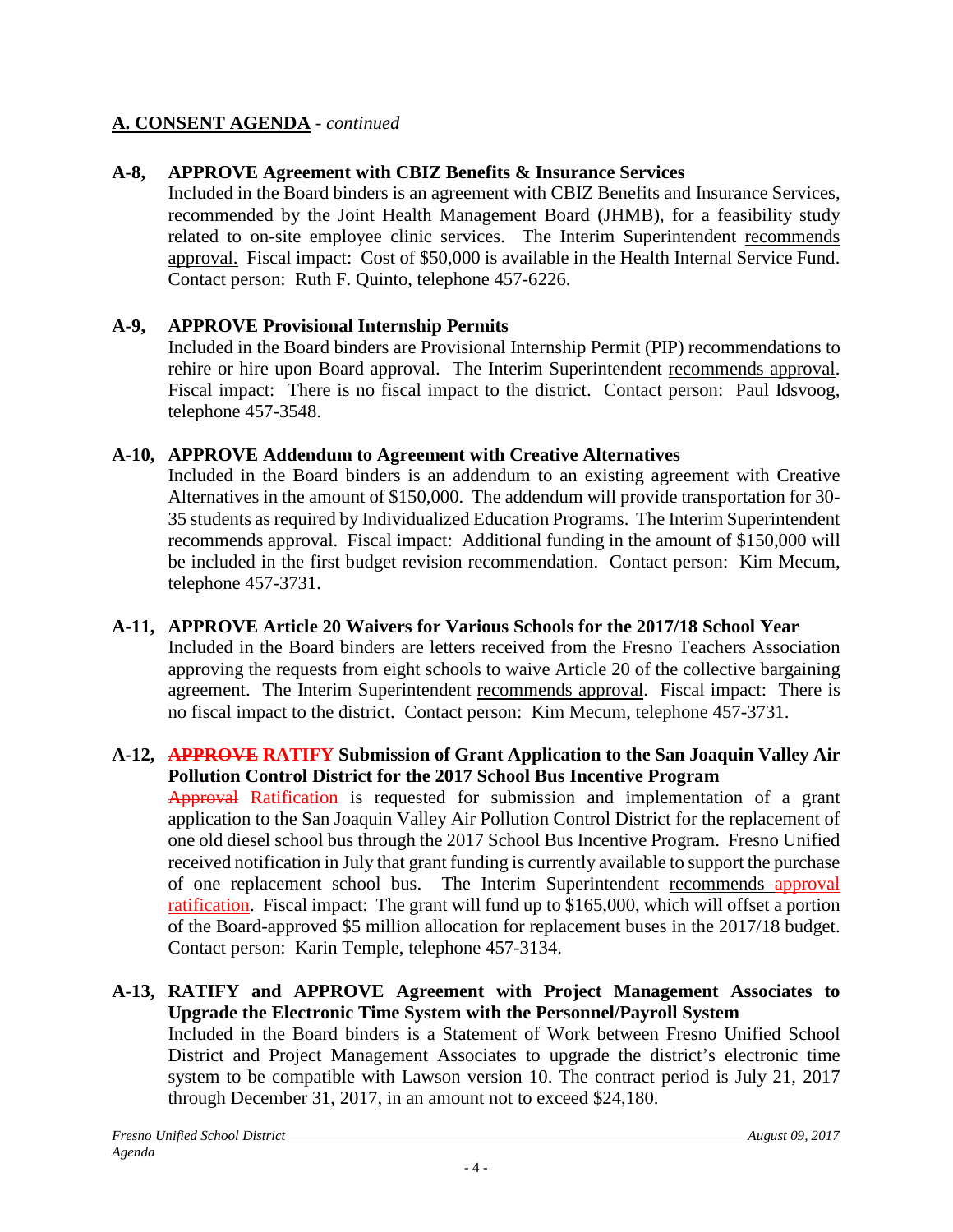The Interim Superintendent recommends ratification and approval. Fiscal impact: Sufficient funds are available in the Unrestricted General Fund in the amount of \$24,180 approved by the Board of Education with the 2017/18 budget adoption. Contact person: Kurt Madden, telephone 457-3868.

## **A-14, RATIFY and APPROVE the Addendum to the Center for Advanced Research and Technology (CART) Operating Agreement**

Included in the Board binders is the addendum to the operating agreement between Fresno and Clovis Unified School Districts. Clovis Unified, Fresno Unified and CART last updated the operating agreement March 25, 2015, which included a description of the scope of services and financial resources to be contributed by each party. The agreement was effective for a two-year period, through June 30, 2016. The Interim Superintendent recommends ratification and approval. Fiscal impact: The funds are included in the General Fund budget. Contact person: Ruth F. Quinto, telephone 457-6226.

## **A-15, RATIFY Agreement with Kroll Information Assurance, LLC**

Included in the Board binders is an agreement with Kroll Information Assurance, LLC for credit and identity fraud monitoring and restoration services. The Interim Superintendent recommends ratification. Fiscal impact: Sufficient funds are available in the Liability Internal Service Fund. Contact person: Ruth F. Quinto, telephone 457-6226.

## **A-16, RATIFY Agreement with Village Glen School and Fresno Unified School District for Non-public School and Residential Placement**

Included in the Board binders is an agreement with Village Glen School for a student requiring non-public, nonsectarian school/agency services in the amount of \$46,829. The vendor will provide residential services to meet the mental health needs for a student as identified in their Individualized Education Program. The term of the agreement commenced on July 1, 2017 and will end on June 30, 2018. The Interim Superintendent recommends ratification. Fiscal impact: Sufficient funds in the amount of \$46,829 are available in the Special Education budget. Contact person: Kim Mecum, telephone 457- 3731.

## **A-17, RATIFY First 5 Fresno County: Unified Framework for Success - Developing an Integrated Approach to Early Childhood System of Care**

Ratify the Phase 1, \$200,000 grant application from Fresno Unified School District Early Learning department to First 5 – Fresno County Unified Framework for Success initiative. Funding will support a self-assessment of the district's Early Learning department through asset mapping to identify opportunities, existing gaps, and priorities. Based on the assessment, Early Learning, in collaboration with multiple Fresno Unified departments, will develop and design an action plan with benefit analysis, theory of change, and key recommendations for implementation. The Interim Superintendent recommends ratification. Fiscal impact: Ten percent matching funds required (up to \$20,000) and are available in the Early Learning budget. Contact person: Kim Mecum, telephone 457-3731.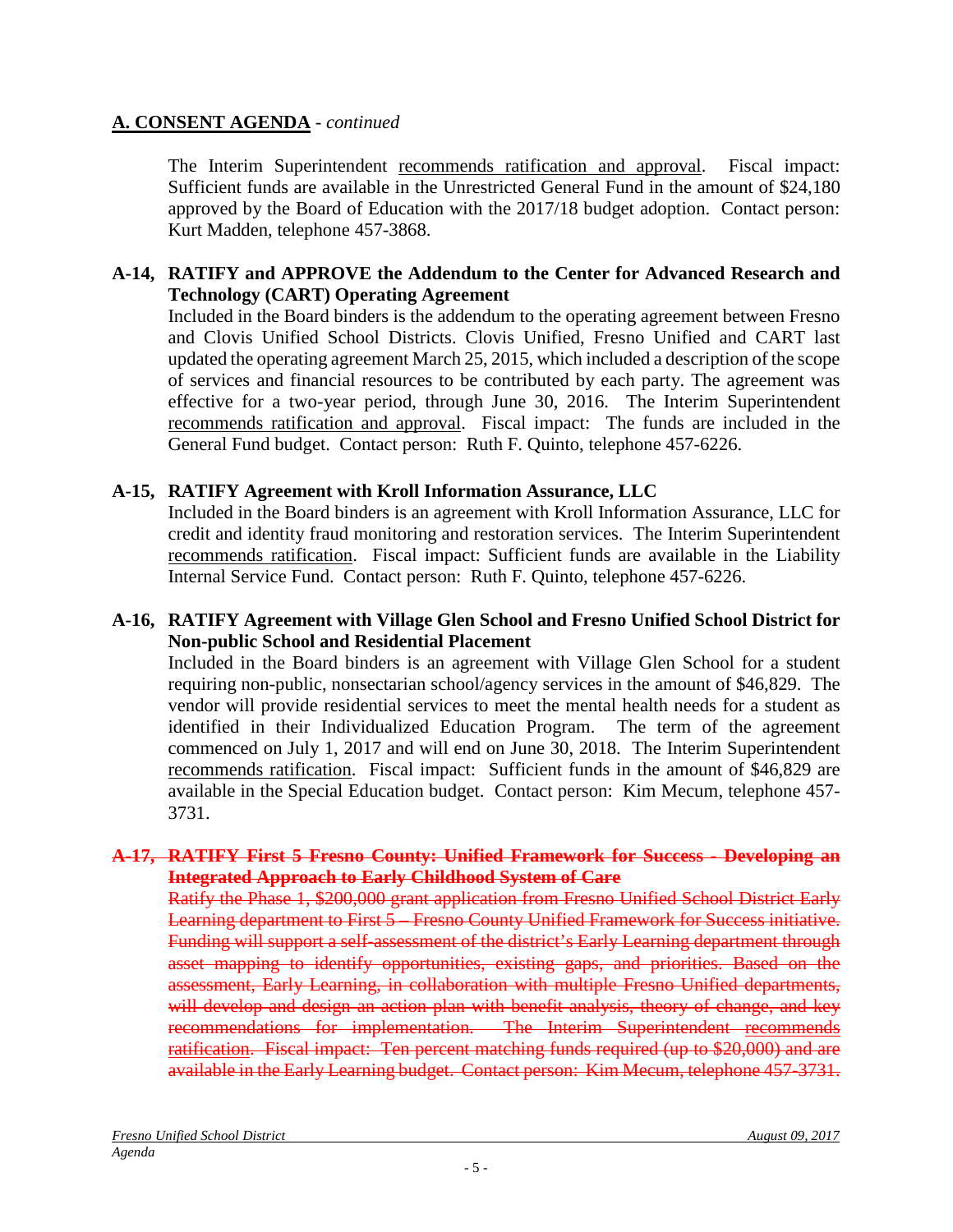## **A-18, RATIFY Kaiser Permanente Grant Applications for 2017/18 Community Benefit Program**

Ratification is requested for grant applications to Kaiser Permanente's 2017 Community Benefit Program. The grant would provide funding for job-embedded physical education professional learning aligned to standards for new elementary school teachers and up to 1,000 dental sealants for elementary students needing preventative dental health care. The Interim Superintendent recommends ratification. Fiscal impact: Grant funds will cover all program costs. Contact person: Kim Mecum, telephone 457-3731.

## **A-19, RATIFY the Extension of an Independent Contractor Services Agreement with Discovia for 2017/18**

Ratification is requested for the extension of an Independent Contractor Services Agreement with Discovia for database hosting in 2017/18. In 2015/16, the Board approved the original agreement with Discovia for the purpose of digital information gathering and database hosting and in 2016/17, the Board approved to extend the agreement to continue the database hosting service. The Interim Superintendent recommends ratification. Fiscal impact: Sufficient funds in the amount of \$20,000 are available in the Legal Services Budget. Contact person: David Chavez, telephone 457-3566.

#### **END OF CONSENT AGENDA (ROLL CALL VOTE)**

# **UNSCHEDULED ORAL COMMUNICATIONS**

Individuals who wish to address the Board on topics within the Board's subject matter jurisdiction, but **not** listed on this agenda may do so at this time. While all time limitations are at the discretion of the Board President, generally members of the public will be limited to a maximum of three (3) minutes per speaker for a total of thirty (30) minutes of public comment as designated on this agenda. Any individual who has not had an opportunity to address the Board during this initial thirty (30) minute period may do so at the end of the meeting after the Board has addressed all remaining items on this agenda. Individuals with questions on school district issues may submit them in writing. The Board will automatically refer to the Interim Superintendent any formal requests that are brought before them at this time. The appropriate staff member will furnish answers to questions. Please note that if you wish to address the Board on an agenda item, you should do so when that specific item is called.